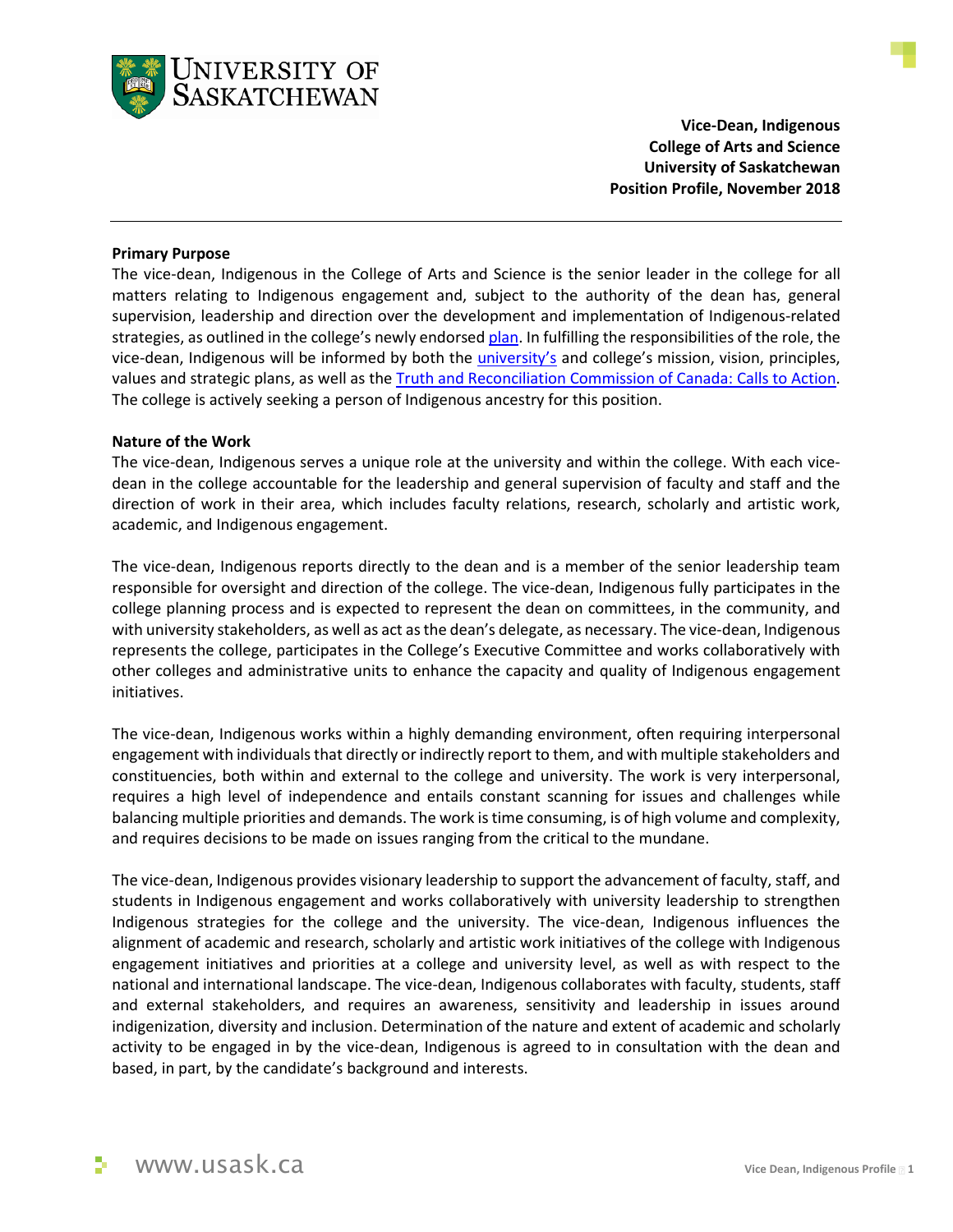

## **Accountabilities**

### **Indigenous Engagement Leadership**

- Ensures Indigenous engagement is a primary consideration in all college decisions.
- Develops and implements policies and procedures required to support and advance the Indigenous engagement strategies, priorities and initiatives of the college.
- Enhances and promotes partnerships with regional, national and international stakeholders and other academic institutions to promote and advance the Indigenous engagement strategies of the college.
- Advocates for graduate and undergraduate Indigenous student retention and success initiatives, assuming a leadership role in the development of a culture of Indigenous student success by coordinating and evaluating the college's existing Indigenous programs and services and by creating innovative services and program delivery.
- Ensures all students enrolled in the college receive opportunities to learn about Saskatchewan Indigenous history and to acquire cultural competencies.
- Oversees the work of the college's Aboriginal Student Achievement Office; the college's Aboriginal Student Achievement Program (ASAP) and related Aboriginal Learning Communities programs.
- Identifies and fosters relationships with Indigenous alumni to better understand and improve the student experience.
- Builds strong partnerships and represents and promotes the interests and achievements of the college in Indigenous engagement across the university and Indigenous communities throughout Saskatchewan and Canada.
- Establishes opportunities and mechanisms to recognize achievements within the college supportive of Indigenous engagement, and ensures that Indigenous students and faculty are acknowledged and facilitates nominations for awards.
- Supports Indigenous students, faculty and staff by strengthening opportunities for Indigenous research, scholarly, and artistic work, in collaboration with other vice-deans and associate deans.
- Leads the continual transformation, innovation and advancement of Indigenous engagement strategies.

### **Strategic Planning and Resource Allocation**

- Promotes and facilitates a culture that supports innovation and enhances the scope and quality of the college's commitment to, and delivery of Indigenous engagement.
- Leads the development and implementation of a comprehensive and integrated multi-year Indigenous engagement plan for the college; has general supervision, leadership and direction over the implementation of Indigenous-related strategies outlined in the college's newly endorsed plan, and ensures alignment with the strategic directions of the college and university.
- Participates in setting strategic directions for the college and leads the development of the college's strategic goals and objectives with respect to Indigenous engagement, ensuring integration with the overall management of the college.
- Represents the college and provides leadership on university initiatives.
- Works collaboratively with the other vice-deans (faculty relations, research, scholarly and artistic work, and academic) to enhance the Indigenous student experience and Indigenous programming and scholarship and to ensure that the Indigenous engagement initiatives and outcomes, at an undergraduate and graduate level, are achieved.
- Promotes the Indigenous engagement agenda within the college ensuring goals are considered in the college decision making forums, complement planning, resource allocation, and program and service development and delivery.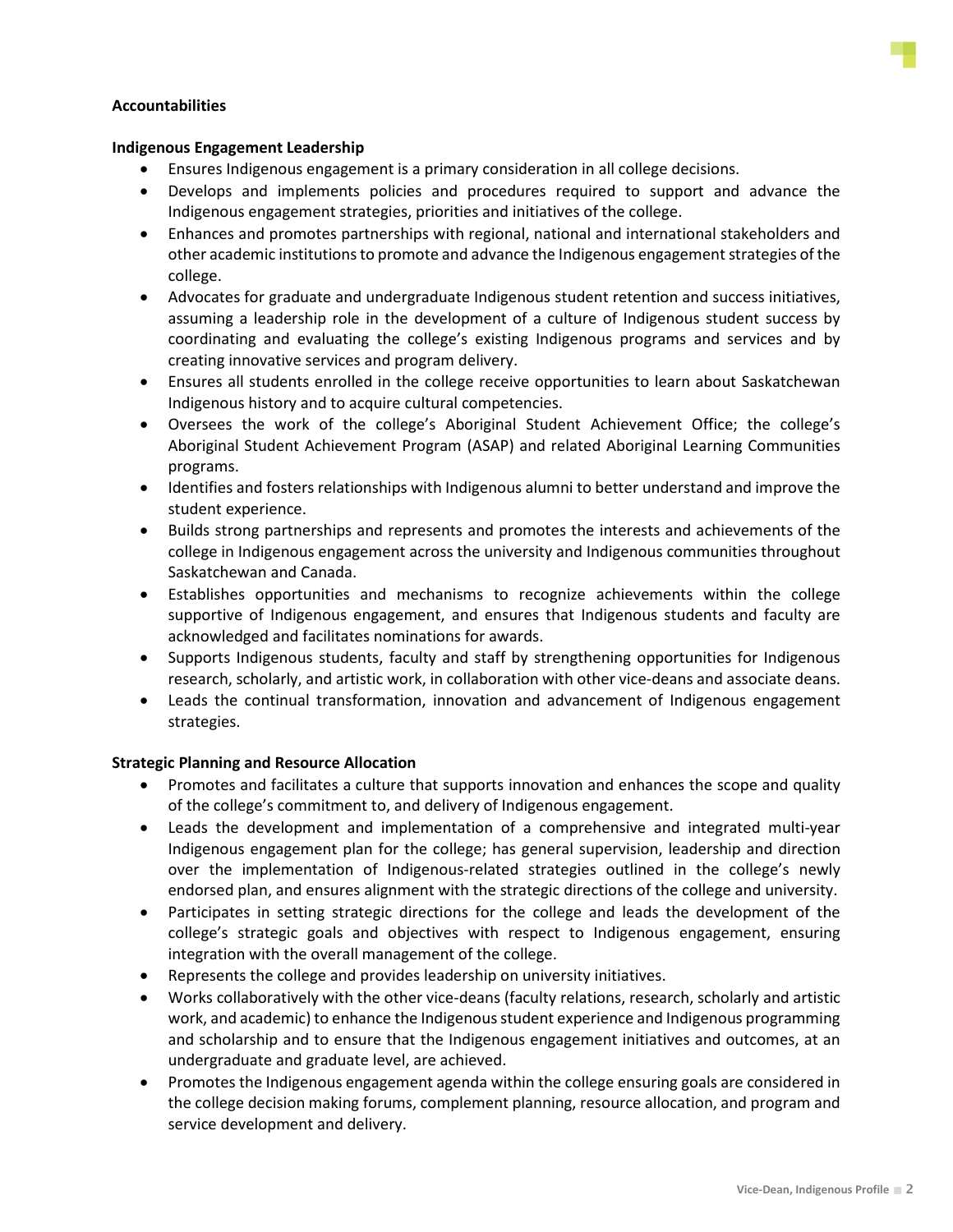

### **Strategic Financial Management and Budgeting**

- Develops and effectively manages annual portfolio budgets in accordance with college and university policies, and identifies innovative revenue opportunities and solutions to resource challenges.
- Identifies ongoing funding requirements and advises the dean regarding resource needs to ensure a strong Indigenous engagement program is delivered.
- Consults and negotiates, as required, with internal and external stakeholders to ensure long-term growth and sustainability of resources (physical, financial and human resources) that support the Indigenous engagement strategies of the college.
- Provides leadership in the pursuit of financial support from external stakeholders and prospective donors to enhance and create scholarships and other supports for Indigenous students.
- Ensures the efficiency and effective management of the college operations and safeguards its success and fiscal viability.

## **People and Environment**

- Recruits and retains outstanding employees, and works with college departments and units to promote and increase the proportion of Indigenous faculty and staff positions.
- In collaboration with the vice-dean, faculty relations, undertakes ambitious Indigenous faculty recruitment strategies, and identifies opportunities for faculty appointments that stimulate Indigenous engagement.
- Supports faculty, staff and students in the delivery of high quality teaching and scholarly work supportive of the initiatives and Indigenous engagement strategies of the college.
- Allocates and assigns responsibilities to faculty and staff within the Indigenous engagement strategies.
- Ensures positive, diverse, and inclusive work and learning environments thus promoting a culture of professionalism, dignity and respect consistent with the core values of the college and university.
- Mentors faculty and staff, promotes training activities and career development that support their success, and encourages participation in activities that lead to increased intercultural awareness and competencies.
- Fosters an environment of innovation, collaboration and creativity, and leads organizational capacity for change.
- Interprets and applies collective agreements, labour legislation, and employment law with respect to the administration, allocation and reallocation of human resources, faculty complement, and other direct reports within the college.
- Holds people accountable for high standards of performance and outcomes.
- Provides recommendations to the dean regarding staff salaries, promotions, and appointments.
- Receives and responds to complaints affecting faculty, students, staff and external stakeholders.
- Promotes and models collaboration, cultivates relationships with internal and external stakeholders and initiates, promotes, and supports outreach and engagement activities for faculty and staff supportive of the Indigenous engagement initiatives of the college.
- Effectively considers succession planning initiatives to support continuity of operations.

# **Risk Management**

- Identifies and proactively manages risk and fosters and promotes a culture of responsible risk taking.
- Incorporates the identification, assessment, and management of risk into all planning processes.
- Ensures accountability and transparency of activities, information, and reports.